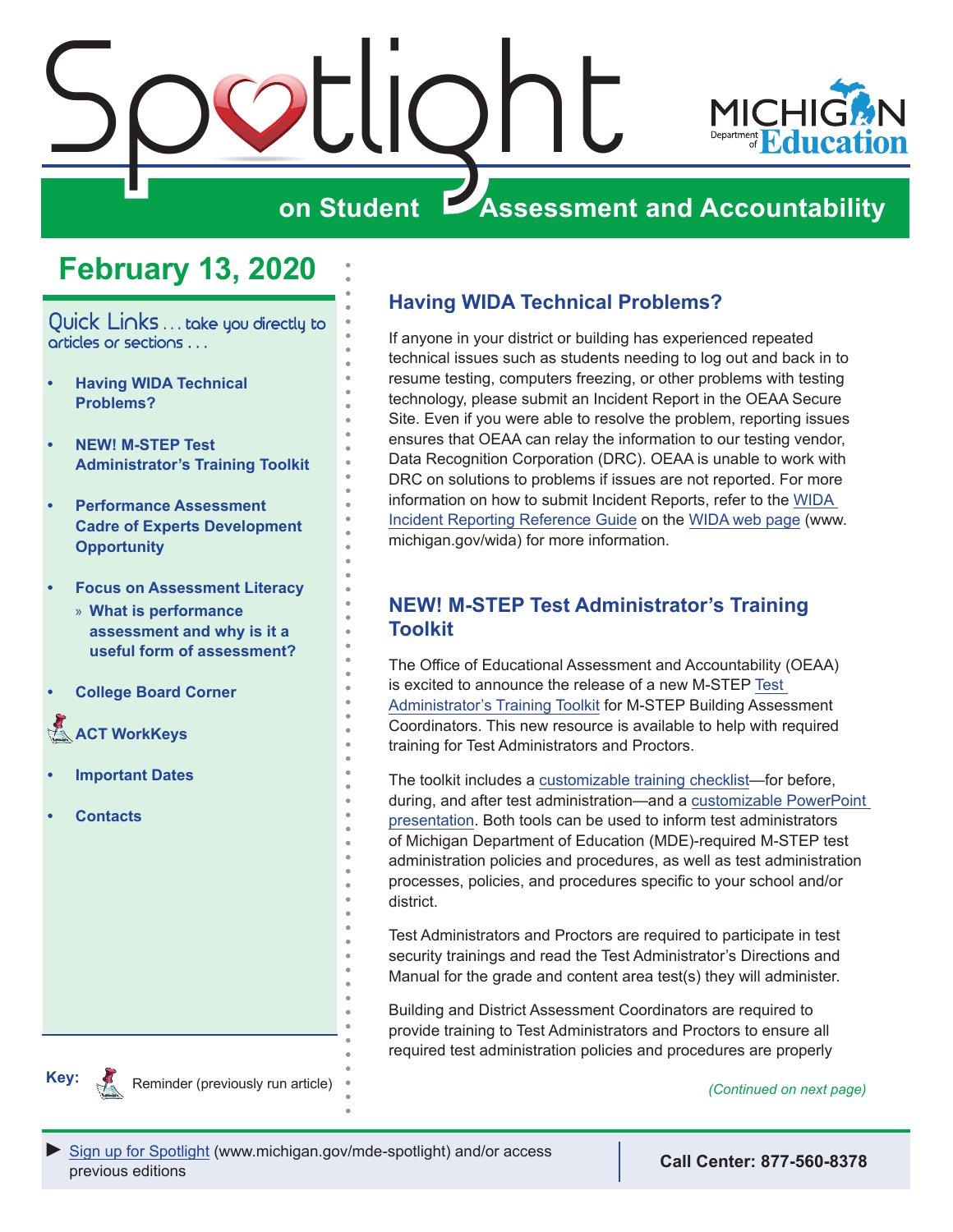# <span id="page-1-0"></span>**on Student Assessment and Accountability** Spotlight

communicated. The materials in the Toolkit can help guide coordinators in developing comprehensive training for their test administrators and proctors. **Remember:** All training materials must be retained at your school or district for three years.

The [M-STEP Test Administrator's Training Toolkit](https://www.michigan.gov/mde/0,4615,7-140-22709_70117-519202--,00.html) is available on the [M-STEP web page](www.michigan.gov/mstep) (www.michigan.gov/ mstep) in the **What's New** and **Professional Development** sections. The MI-Access Test Administrator's Training Toolkit and the Early Literacy and Mathematics Test Administrator's Training Toolkit will be released soon. Keep watching the Spotlight for updates!

# **Performance Assessment Cadre of Experts Development Opportunity**

Are you interested in learning about, developing, and implementing Performance Assessments in your district or school while earning SCHECH hours? Join us as we work with the National Center for Assessment to develop Performance Assessments that are aligned to Michigan's Academic Standards and the Michigan model competencies. Competencies are groups of academic standards grouped according to relevance in instructional design. For more information about [Competency-based Education in Michigan.](https://www.michigan.gov/mde/0,4615,7-140-28753_65803-322532--,00.html)

## **Qualifications:**

- Educators in each grade span: K-2, 3-5, 6-8, and 9-12
- Experience with Michigan Academic Standards
- Experience with, understanding of, or interest in working with Competency-based Education (CBE) systems

## **You will have opportunities to:**

- learn about the state model competencies
- engage in a process for developing performance assessments and rubrics
- collaborate with peers from other districts
- practice using a rubric and calibrating the scoring of performance assessments
- take part in a research agenda focused on measuring competencies through performance assessments

#### **Participants are expected to:**

- attend all scheduled meetings: four (4) two-and-ahalf-day (2.5) sessions in June, August, October, and December 2020 (final dates will be published in the Spotlight)
- collaborate with grade-span teachers in the development of a performance assessment and corresponding rubric aligned to the state model competencies, given guidance and resources
- administer and collect student responses for one performance assessment
- collaborate with grade-span teachers in the scoring of student work resulting from implementation of the performance assessment
- willing to be observed during implementation of performance assessment with a selected group of students
- be willing to engage in interviews relative to the impact of a performance assessment on curriculum, instruction, and student learning
- be willing to engage in a focus group to determine the impact of the professional development on instructional practice
- be willing to complete a survey at the end of the professional learning

If you are interested in participating, submit your resume to [mde-oeaa@michigan.gov](mailto:mde-oeaa%40michigan.gov?subject=Performance%20Assessment%20Cadre%20of%20Experts) with the subject line: Performance Assessment Cadre of Experts.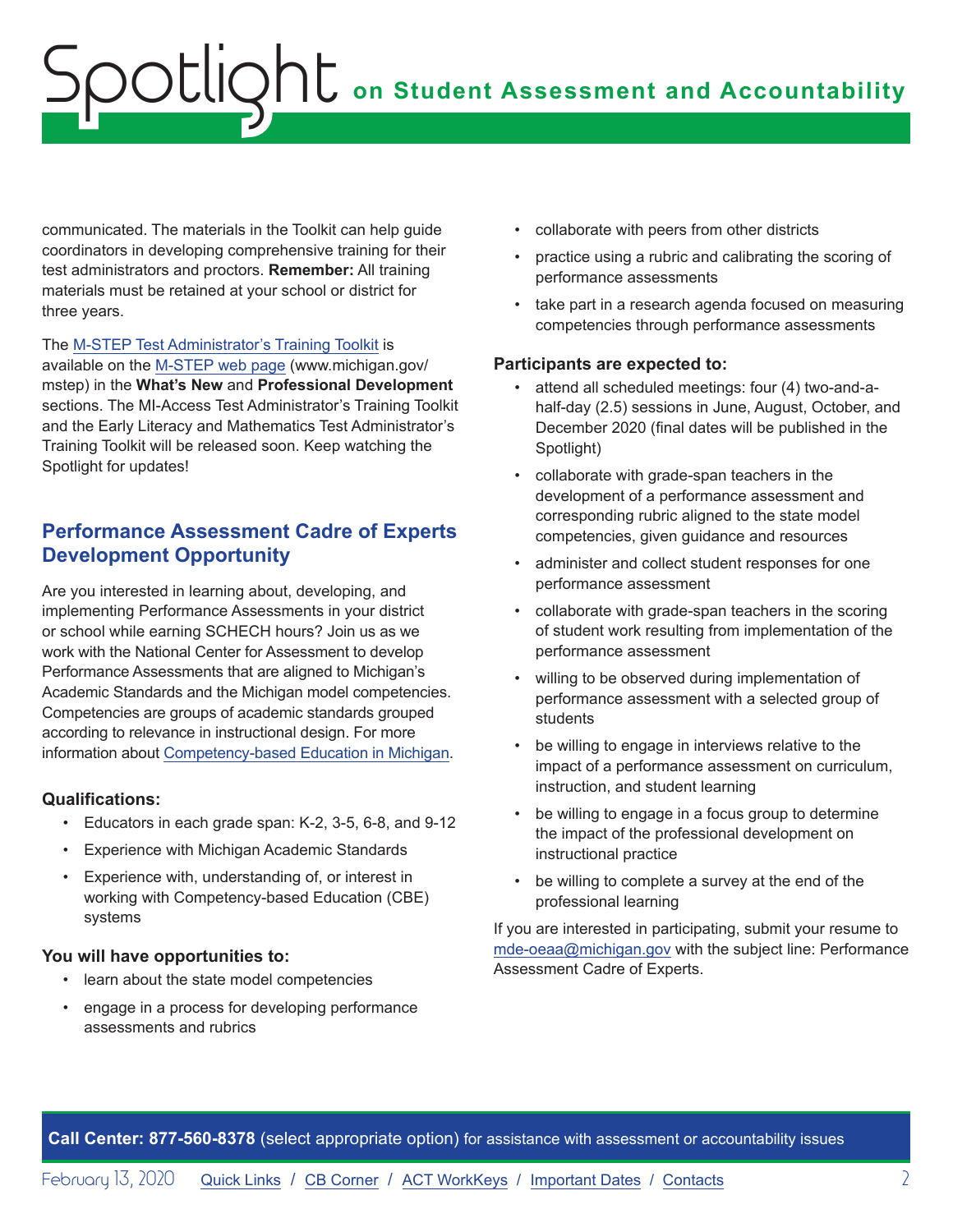# <span id="page-2-0"></span>**on Student Assessment and Accountability** Spotlight

# **What is performance assessment and why is it a useful form of assessment?**

Performance assessments are assessments both for and of learning, in which students are asked to perform in some manner and apply their knowledge and skills aligned to academic content standards to create a product, presentation, or demonstration. Typically, these assessments require a scoring criteria or rubric to score students' responses to the assessment prompt. While they are useful for summative purposes, these assessments can also be used to collect formative and interim data. As always, it is important to determine the purpose of the assessment and the way results will be used before choosing the method of assessment.

There are two major types of performance assessments: events and tasks. The distinction between the two is related to how much time students are given to prepare, and whether they can revise or improve their response to the prompt.

- **Performance event**  an on-demand activity in which students are given limited time to prepare and limited opportunity to revise or improve their work. An example might be a short, unrehearsed improvisational dance that incorporates specific elements.
- **Performance task** a long-term activity in which students prepare and revise their work over an extended period in response to a complex prompt. The performance task may assess more than one content area and may involve more than one product. An example might be developing and marketing a new product to solve a real-world problem.

Performance assessments help educators better understand what students are actually able to do, promote deeper learning about the topic, and encourage students to engage with the curriculum in different and interesting ways. They can also be challenging to develop and implement well, because they can cost more time, effort, and funding resources to administer and score than selected response tests.

Despite the challenges, performance assessments provide an opportunity for educators to develop authentic, meaningful, and relevant measures that promote critical thinking, drive improved student learning, and prepare students to be college- and career-ready.

If you are interested in learning about this topic in depth, consider joining our Cadre of Experts in Performance Assessment team. See the article on page 2, **[Performance Assessment Cadre of](#page-1-0)  [Experts Development Opportunity](#page-1-0)**. SCECH hours will be available.

#### **Related Resources**

[Performance Assessment – What is it and why](https://www.michiganassessmentconsortium.org/wp-content/uploads/Oct2017_ALN-LearningPoint_Performance-Assessments-1.pdf)  [is it useful?](https://www.michiganassessmentconsortium.org/wp-content/uploads/Oct2017_ALN-LearningPoint_Performance-Assessments-1.pdf) (2017) This ALN Learning Point explores this type of assessment and why it is of benefit for both teaching and learning.

[Performance Assessment: Fostering the](http://vue.annenberginstitute.org/issues/46)  [Learning of Teachers and Students](http://vue.annenberginstitute.org/issues/46) (2017) – this Voices in Urban Education (VUE) issue explores performance assessment through case studies and article.

## **Put Into Practice**

- 1. Look back on your own teacher or administrator training, or even your high school or elementary experience, and think about a memorable performance event or task to which you were asked to respond. What was it that made this performance activity engaging?
- 2. How would you adapt the event or task for your own students, using your experience as a model? What would you change? What would you keep the same?

**Focus on Assessment Literacy** Focus on Assessment Litera

Interim

Summative

**Formative**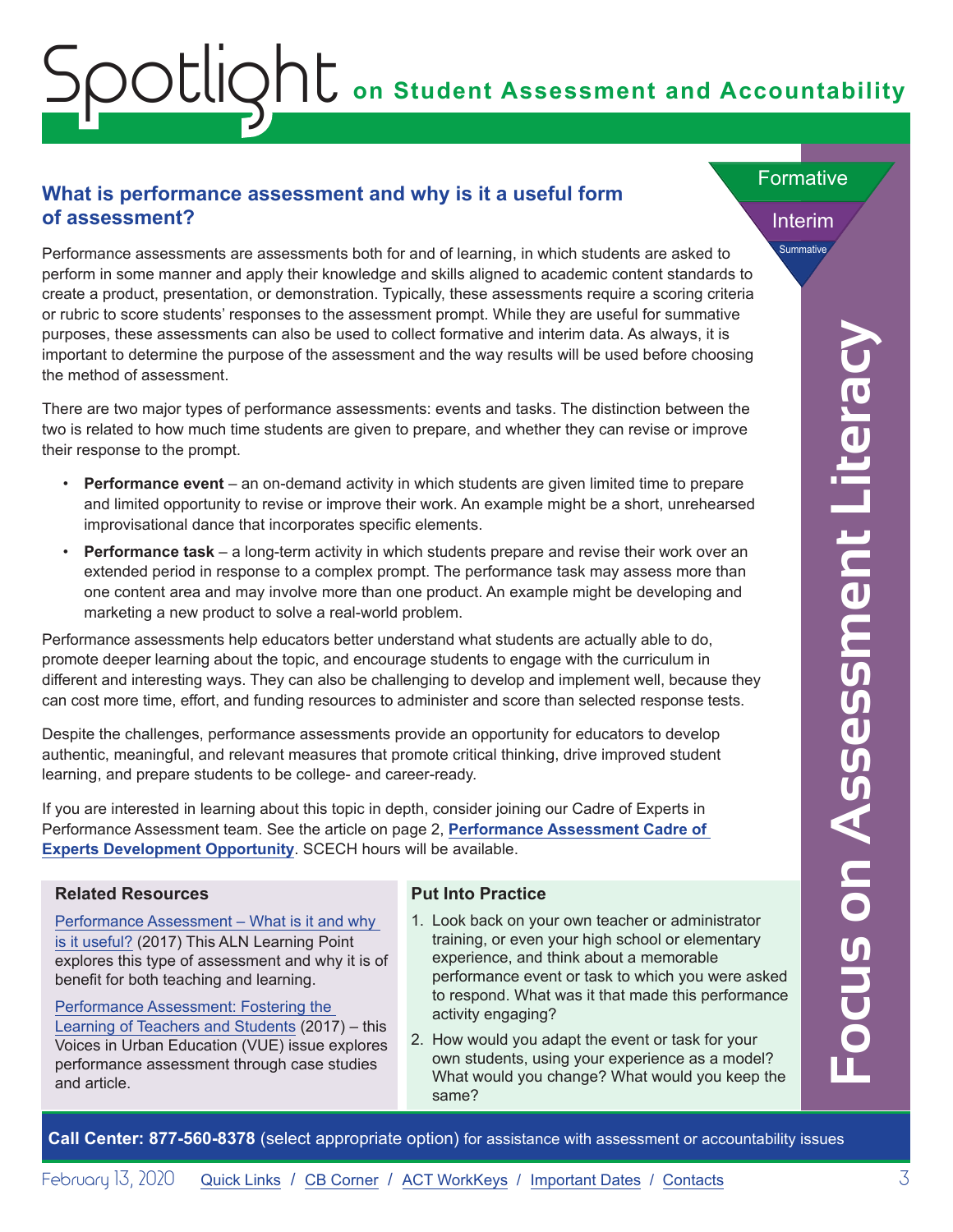**on Student Assessment and Accountability**

# <span id="page-3-1"></span>College Board Corner

<span id="page-3-0"></span>Spotlight

*Information on SAT*®*, PSAT*™ *8/9, and PSAT*™*10 provided by the College Board*

## **Questions about Spring PSAT 8/9, PSAT 10, or SAT?**

- Call the Michigan Educator Hotline: 866-870-3127 (select Option 1)
- Email [michiganadministratorsupport@collegeboard.org](mailto:michiganadministratorsupport%40collegeboard.org?subject=)

## **Upcoming Deadlines**

#### **February 24, 2020**

- Deadline to request state-allowed accommodations and English learner 50% extended time support, in SSD Online, for SAT with Essay, PSAT 10, and PSAT 8/9
- Deadline for requests to enter, change, or remove College Board approved accommodations for SAT with Essay, PSAT 10, and PSAT 8/9

## **Pre-ID Deadline Has Passed**

If you did not Pre-ID a student in the OEAA Secure Site prior to February 12, at 5 p.m. ET, you will not receive a pre-printed label for that student in your preadministration shipment. Pre-ID the student as soon as possible, and locally print a Pre-ID label. Blank labels will also arrive in your preadministration shipment. Labels are required on each answer sheet. For assistance with printing labels, go to the [Secure Site Training web page](http://www.michigan.gov/securesitetraining) (www.michigan.gov/ securesitetraining).

## **Testing Tips Webinar**

A live webinar to provide SAT with Essay, PSAT 10, and PSAT 8/9 coordinators with helpful hints for planning for an effective preadministration session and test day will be held on **March 25, 2020**, **3–4 p.m.** If you cannot attend the live presentation, it will be recorded and available approximately one week later on the [MME](www.michigan.gov/mme)  [web page](www.michigan.gov/mme) (www.michigan.gov/mme) and [PSAT web](http://www.michigan.gov/psat)  [page](http://www.michigan.gov/psat) (www.michigan.gov/psat).

[Register now for the webinar](https://tinyurl.com/TestingTips-MI) (https://tinyurl.com/ TestingTips-MI).

# Reminders **Action Needed for MP3 Accommodation**

SSD coordinators received an email on February 7, 2020, with helpful information on how to prepare for administering the MP3 audio accommodation for students taking the SAT with Essay, PSAT 10, and PSAT 8/9. An application must be installed on all devices being used to administer the tests in order to download the audio files on test day. Be sure to install and test the device prior to test day to ensure you are prepared.

Resources available to assist:

- [Instructional Video](https://www.youtube.com/watch?v=GbGEkqbT9ZA&feature=youtu.be)
- nstructions in PDF format, posted in SSD Online in the next few weeks
- Accommodations and supports webinar currently posted on the [MME web page](www.michigan.gov/mme) (www.michigan. gov/mme) and [PSAT web page](http://www.michigan.gov/psat) (www.michigan. gov/psat)

## **Coming Soon**

- Coordinator planning kits will arrive in schools the **week of February 24, 2020**. This includes a sample set of manuals for coordinators to begin preparing for the administration.
- Access to the required coordinator training will be sent to all test coordinators the **week of March 2, 2020**.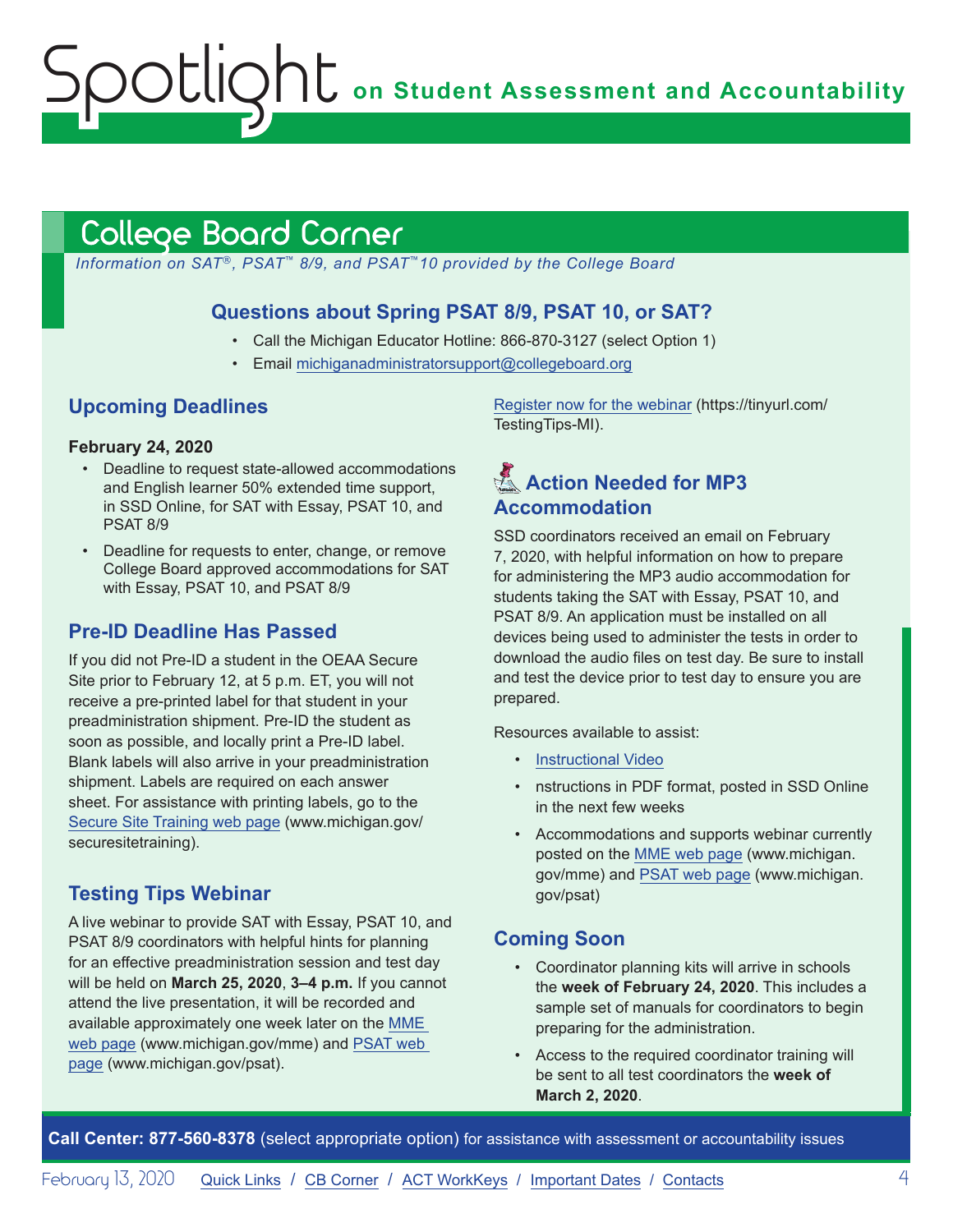**on Student Assessment and Accountability**

<span id="page-4-1"></span>

Information on ACT<sup>®</sup> WorkKeys<sup>®</sup> provided by the ACT.

## **Training Webinars**

<span id="page-4-0"></span>Spotlight

ACT hosted a training webinar on February 4, 2020, that provided an overview of how to administer the WorkKeys assessments. You may view it [on-demand](https://event.on24.com/wcc/r/2124038/11177BB2C08057557E1BDD10CF935708).

The same webinar will be repeated on **March 10, 2020**. To attend, [register here.](https://event.on24.com/wcc/r/2124036/C50E209AAEDE2B03029BDE55DA459C17)

Both sessions will be recorded and posted to the [ACT](http://www.act.org/content/act/en/products-and-services/state-and-district-solutions/michigan.html)  [State Testing website](http://www.act.org/content/act/en/products-and-services/state-and-district-solutions/michigan.html) (http://www.act.org/content/act/ en/products-and-services/state-and-district-solutions/ michigan.html) on the **WorkKeys on Paper** page in the **Preparation** stage.

## **Off-site Testing**

Approval of off-site testing is required by the Office of Educational Assessment and Accountability (OEAA). Submit your requests using the [OEAA Secure Site](http://www.michigan.gov/oeaa-secure) (www. michigan.gov/oeaa-secure) **February 10 – May 5, 2020**. Refer to the [November 7, 2019 Spotlight Newsletter](https://www.michigan.gov/documents/mde/Spotlight_11-7-19_670956_7.pdf) (www.michigan.gov/mde-spotlight) for additional information.

ACT only requires that the off-site location's name and address are documented in the Test Room Report portion of the Test Administration Forms folder.

For all upcoming events and deadlines, be sure to reference the following documents:

- [ACT WorkKeys Schedule of Events](http://www.act.org/content/dam/act/unsecured/documents/ScheduleofEventsWorkKeys-MI.pdf) posted on the [ACT state testing website](http://www.act.org/content/act/en/products-and-services/state-and-district-solutions/michigan.html) (www.act.org/ districtandstate/michigan.html) on the **WorkKeys on Paper** page
- [MME List of Important Dates Spring 2020](https://www.michigan.gov/documents/mde/MME_List_of_Important_Dates_668755_7.pdf) found on the [MME web page](www.michigan.gov/mme) (www.michigan.gov/ mme) under **General Information**

## **Contacting ACT**

If you have questions, you may:

- 1. contact ACT via the [Contact Us web page](http://www.act.org/aap/state/contact.html) [\(www.act.org/aap/state/contact.html](https://www.act.org/aap/state/contact.html))
- 2. call ACT at 800-553-6244, 9:30 AM 6:00 PM ET
	- standard time: ext. 2800
	- accommodations: ext. 1788
- 3. email accommodations questions to [ACTStateAccoms@act.org](mailto:ACTStateAccoms%40act.org?subject=)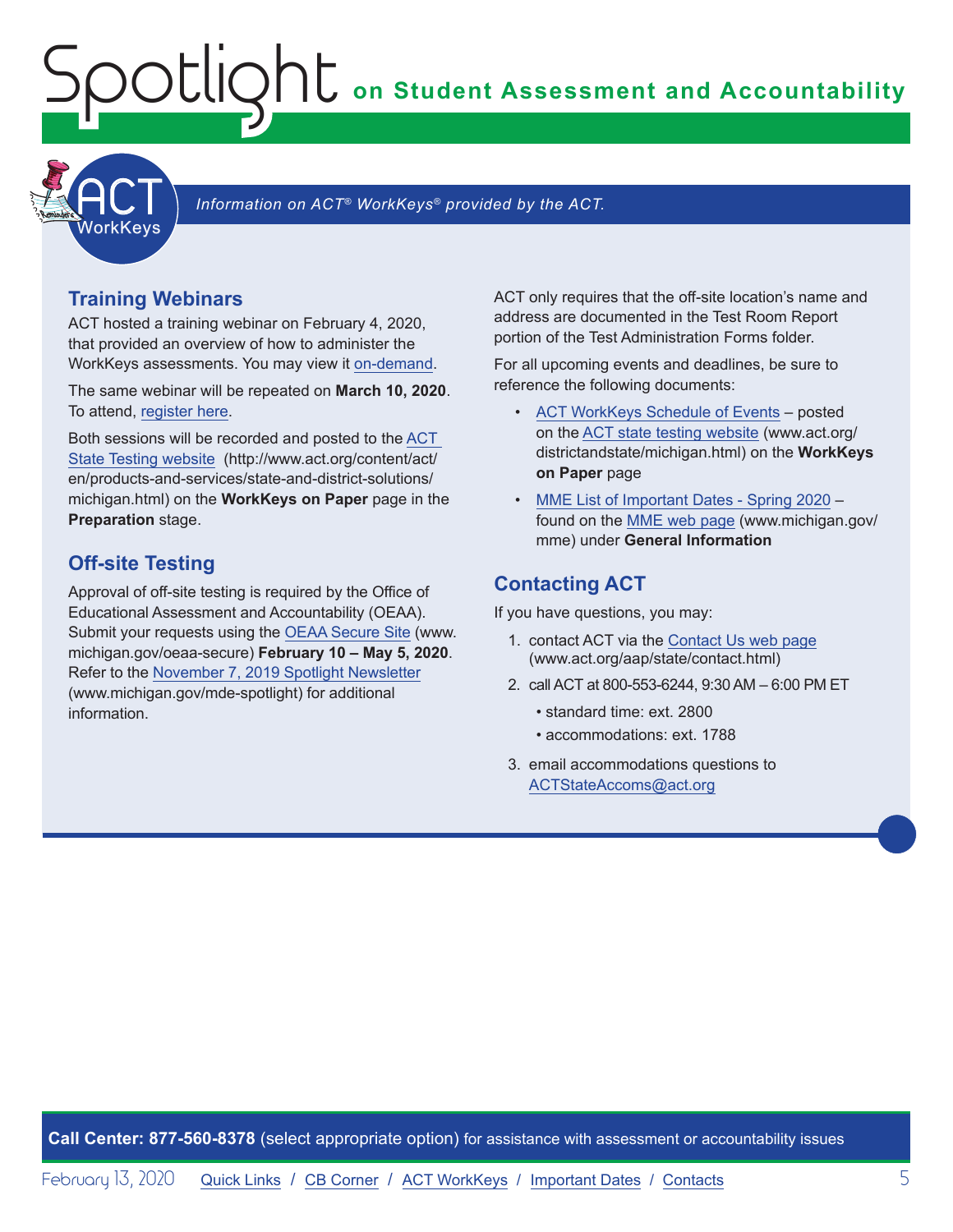# <span id="page-5-1"></span><span id="page-5-0"></span>**Important Dates**

# **Approaching Deadlines!**

**Friday, February 14, 2020:** 

• Window for **WIDA** Test Exceptions **CLOSES**

# **February 2020**

# **SAT and PSAT**

## **Now – February 24, 2020**

Window to request or update College Board-approved and state-allowed accommodations in SSD Online for **SAT with Essay, PSAT 10**, and **PSAT 8/9**.

# **M-STEP and MI-Access**

## **Now – March 6, 2020**

• Window to submit an [Alternate INSIGHT Availability](https://baameap.wufoo.com/forms/2020-alternate-insight-availability-request/)  [Request Form](https://baameap.wufoo.com/forms/2020-alternate-insight-availability-request/) (https://baameap.wufoo.com/ forms/2020-alternate-insight-availability-request/); see the article in the [January 16 Spotlight](https://www.michigan.gov/documents/mde/Spotlight_1-16-20_678716_7.pdf) (www.michigan. gov/mde-spotlight)

## **WIDA**

## **Now – March 6, 2020**

• Window to submit a [WIDA ACCESS for ELLs After-](https://baameap.wufoo.com/forms/zizkk670iqceea/)[Hours Testing Request Form](https://baameap.wufoo.com/forms/zizkk670iqceea/) (https://baameap.wufoo. com/forms/zizkk670iqceea/)

## **Now – March 13, 2020**

• **WIDA** Additional Material Order Window

## **Now – March 19, 2020**

• Pre-Identification for **WIDA**

#### **Now – March 20, 2020**

• **WIDA** Test Administration window

# **March 2020**

# **M-STEP, MI-Access, and Early Literacy and Mathematics**

#### **March 3, 4, 5, 2020, 10–11 a.m.**

- **District and Building Coordinator Training for Online Testing** webinars
	- » **M-STEP:** [Join March 3 webinar](https://datarecognitioncorp.zoom.us/j/808058347) (https://datarecognitioncorp.zoom.us/j/808058347)
	- » **MI-Access:** [Join March 4 webinar](https://datarecognitioncorp.zoom.us/j/692324752) (https://datarecognitioncorp.zoom.us/j/692324752)
	- » **Early Literacy and Mathematics Benchmark Assessments:** [Join March 5 webinar](https://datarecognitioncorp.zoom.us/j/434934151) (https://datarecognitioncorp.zoom.us/j/434934151)

# **ACT WorkKeys**

## **March 10, 2020**

• **ACT WorkKeys** training webinar, 3:30-4:30 p.m. ET, [Register here](https://event.on24.com/wcc/r/2124036/C50E209AAEDE2B03029BDE55DA459C17)

# **SAT and PSAT**

## **March 25, 2020, 3–4 p.m.**

• Testing Tips Webinar for the **SAT with Essay, PSAT 10,** and **PSAT 8/9** – [Register here](https://tinyurl.com/TestingTips-MI) (https://tinyurl.com/ TestingTips-MI)